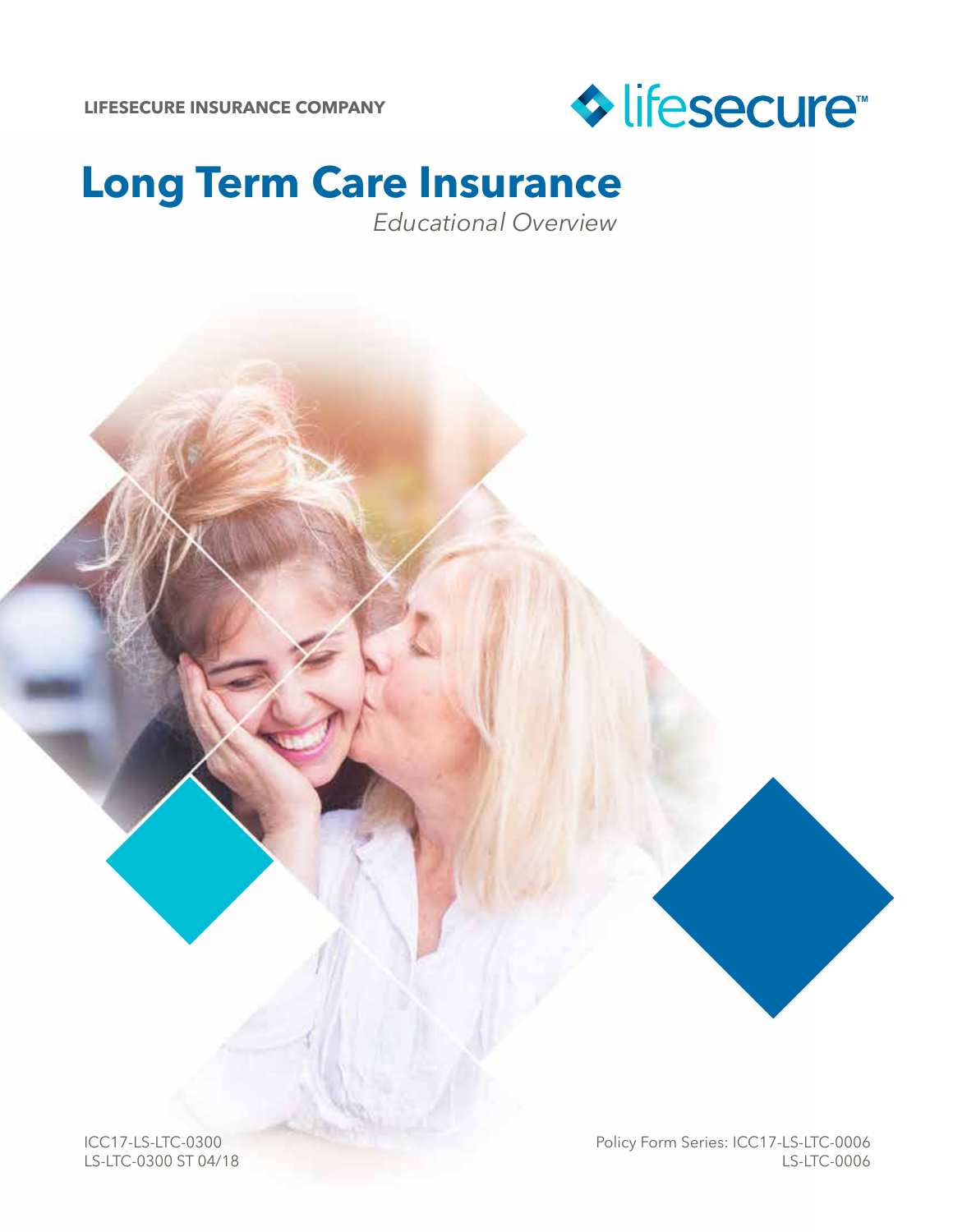

## What is Long Term Care (LTC)?

Long term care is the assistance a person may need with the basic activities of daily living – eating, bathing, dressing, transferring, toileting, and continence. It can also include supervision needed to protect a person's health and safety. The need for long term care may develop from things such as an accident, illness, stroke, advanced age or other chronic condition such as Alzheimer's, dementia or Parkinson's disease. Long term care consists mainly of personal care rather than medical care, which is typically covered by a health plan.

#### **Long Term Care can be provided…**

- In your own home
- At an adult day care center
- In an assisted living facility or nursing home

#### **Long Term Care vs. Medical Insurance**



• Visits to an adult day care center to provide respite care for caregivers



#### **FOCUS ON CURE**



#### **Medical Insurance Typically covers:**

- Doctor visits, tests and initial diagnosis
- Specialty visits, labs, hospitalization
- Skilled Nursing, Rehab, Occupational Therapy, Physical Therapy
- **Medications**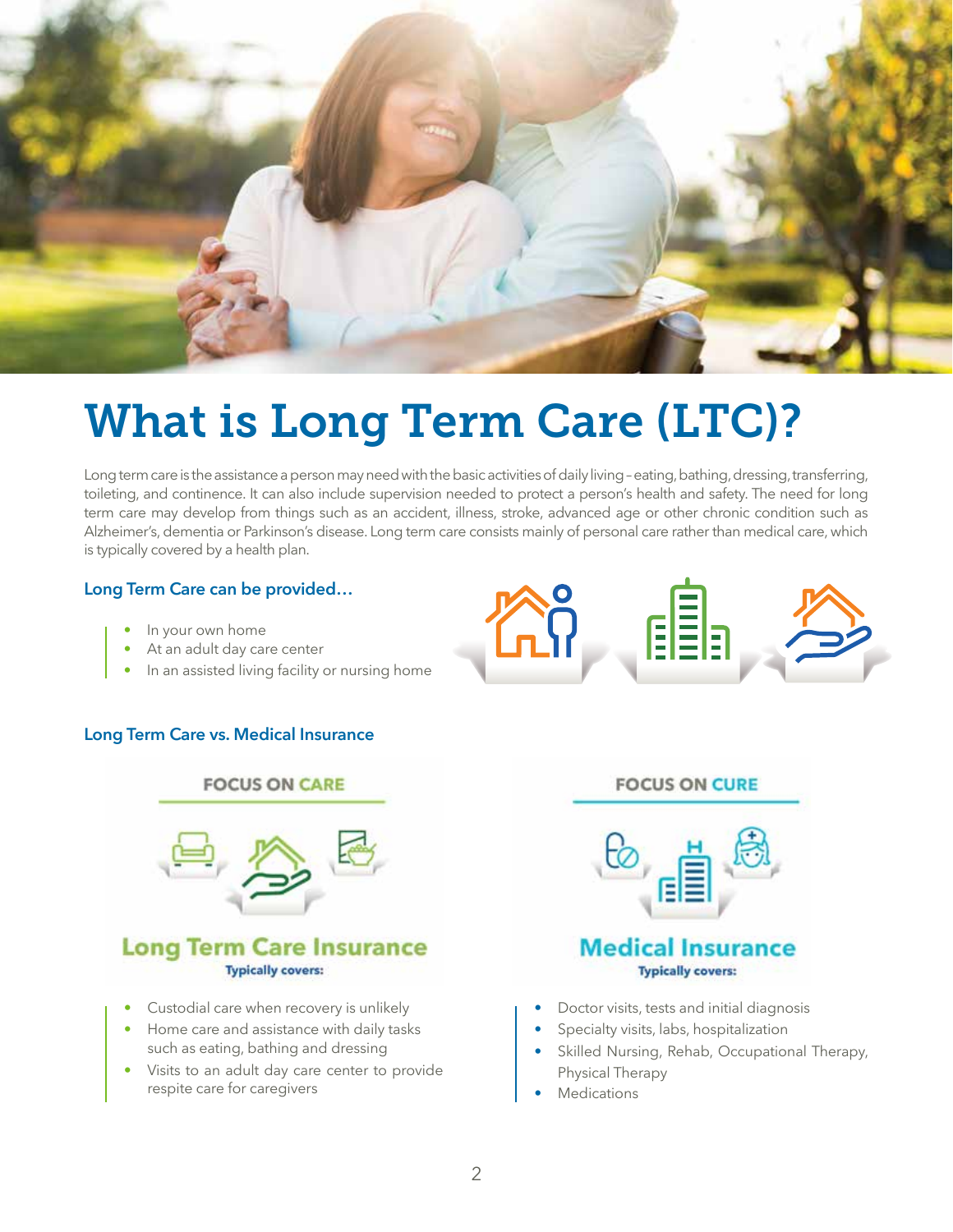## It's important to plan ahead

What would happen if you were suddenly unable to perform simple activities that most of us take for granted every day – such as eating, dressing and bathing? Or if you required supervision as the result of a cognitive decline? Who would provide your care, and where would you live? And most importantly, could you afford to pay for it?

Many people require some amount of long term care services as they age. But a serious illness, disability or accident could also cause someone much younger to need long term care as well. Planning for the potential cost of long term care is something that everyone should consider.

LifeSecure can be there to help cover the cost of the care you may need. While it's difficult for healthy adults to think about needing such care, the potential risk is real.

Without a long term care insurance plan in place, your care options may be limited and potential expenses could result in significant out-of-pocket costs – affecting your savings and assets. Long term care insurance was designed to provide an alternative solution. And LifeSecure can make it simpler and more affordable than you might think.

#### **Will you need long term care?**

Your chances may be more likely than you think. About 6 million Americans age 65+ require help with at least two activities of daily living for ninety days or more, or have a severe cognitive impairment.<sup>1</sup>

*1 Health Affairs, Financing Long-Term Services and Supports: Options Reflect Trade-Offs For Older Americans and Federal Spending, November 2015*

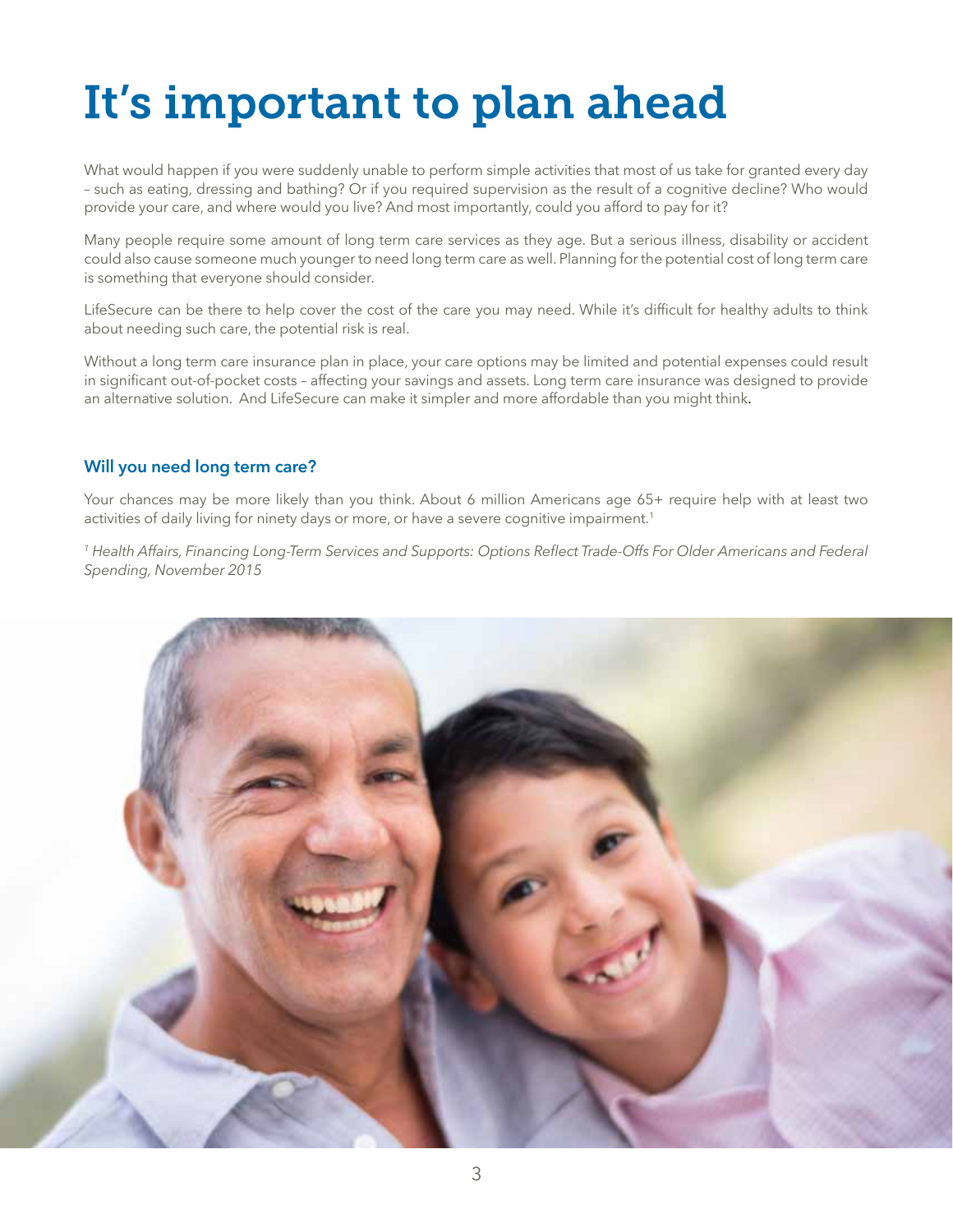## Most people aren't planning ahead



• More than half of Americans say they need LTC insurance, but only 14% have a policy....<sup>2</sup>



... and only 1/3 of Americans over 40 have set aside money to plan for LTC needs 3

#### **Planning for long term care might be easier than you think**

You protect your home, your car and your health. But what about your savings and retirement?

Many of us strive for financial security and plan for a comfortable retirement. But what if you could no longer take care of yourself? Relying on a relative or a friend for caregiving is certainly an option — especially for short periods of time. But if you needed personal care for weeks, months, or even years, it could be expensive for you and your family.

Your financial plan was likely designed to help you save for years of retirement. To help protect your savings, consider how you might pay for long term care services should the need arise for you or your spouse/partner.



*<sup>2</sup> LIMRA and Life Happens. 2017 Insurance Barometer Study. Windsor, CT.*

*<sup>3</sup> Associated Press-NORC Center for Public Affairs Research. Long-Term Care in America: Expectations and Preferences for Care and Caregiving. Chicago, IL. 2016*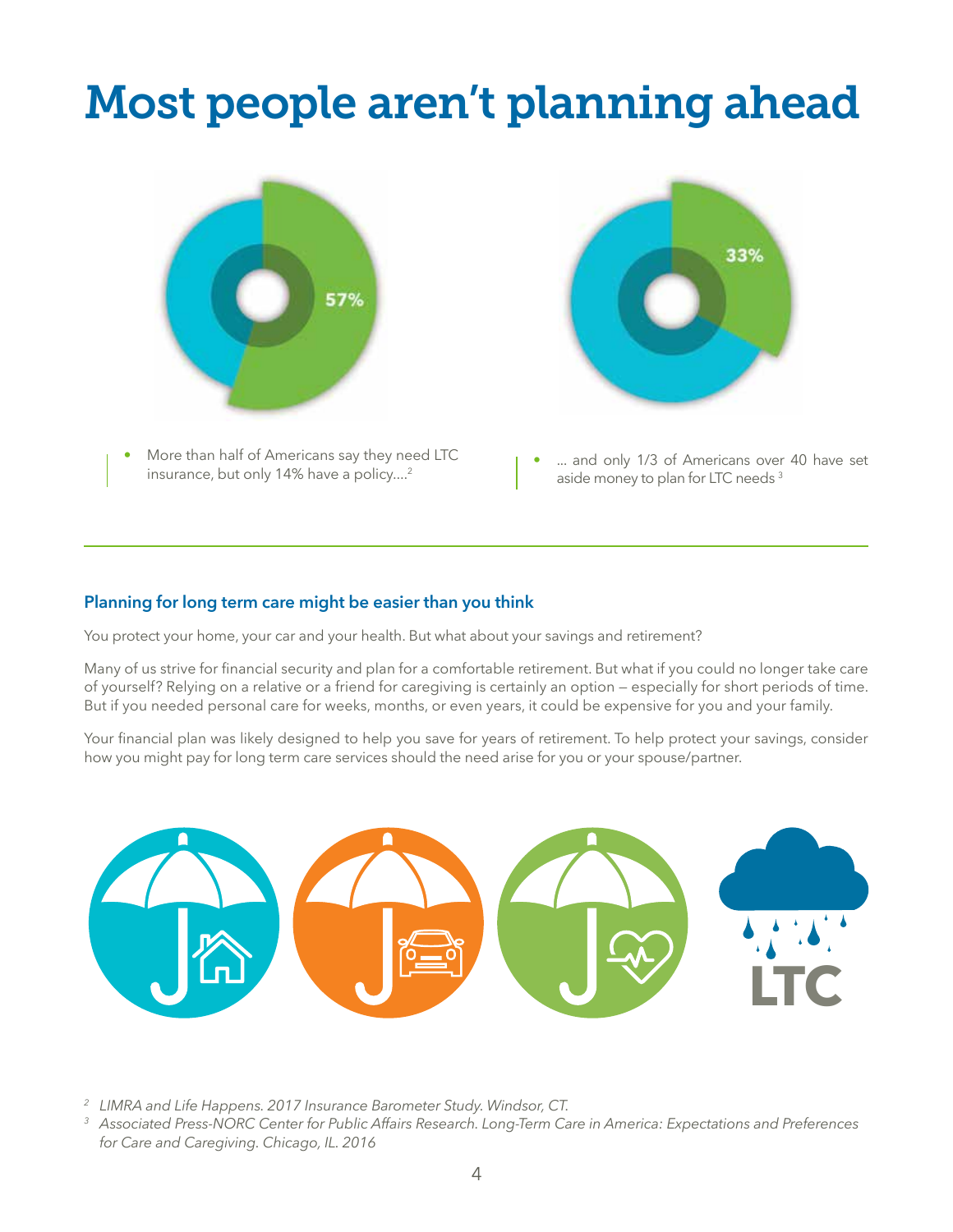#### **How much could long term care cost?**

| <b>Type of Care</b>                       | National Median Rates <sup>4</sup> | <b>Average Annual Costs4</b>  |
|-------------------------------------------|------------------------------------|-------------------------------|
| <b>Home Care</b>                          | \$22 (per hour)                    | \$45,760 based on 40 hrs/week |
| <b>Assisted Living Facility</b>           | $$3,750$ (monthly)                 | \$45,000                      |
| <b>Nursing Facility</b><br>(private room) | $$267$ (daily)                     | \$97,455                      |

*<sup>4</sup> Genworth Cost of Care Survey 2017.*

In many instances, families without long term care insurance may have to resort to withdrawing money from their savings and other retirement investments to pay for these types of services when a loved one needs care.

## Paying for Long Term Care

LTC services are not typically covered by medical insurance plans.

Medicare may help pay for limited LTC services under certain circumstances, but often doesn't meet long term care needs. Medicaid has specific rules and income requirements that can require recipients to spend down their savings and assets to meet state poverty guidelines.

Some people rely on care from family and friends, but it can impact the financial, physical and emotional health of entire families.

While an option for some, saving and paying for long term care out of your own pocket can be very difficult for most families. Just a few years of long term care could potentially deplete a lifetime a savings.

Planning with long term care insurance can help protect your finances, provide peace of mind, and let you decide where care would be received.

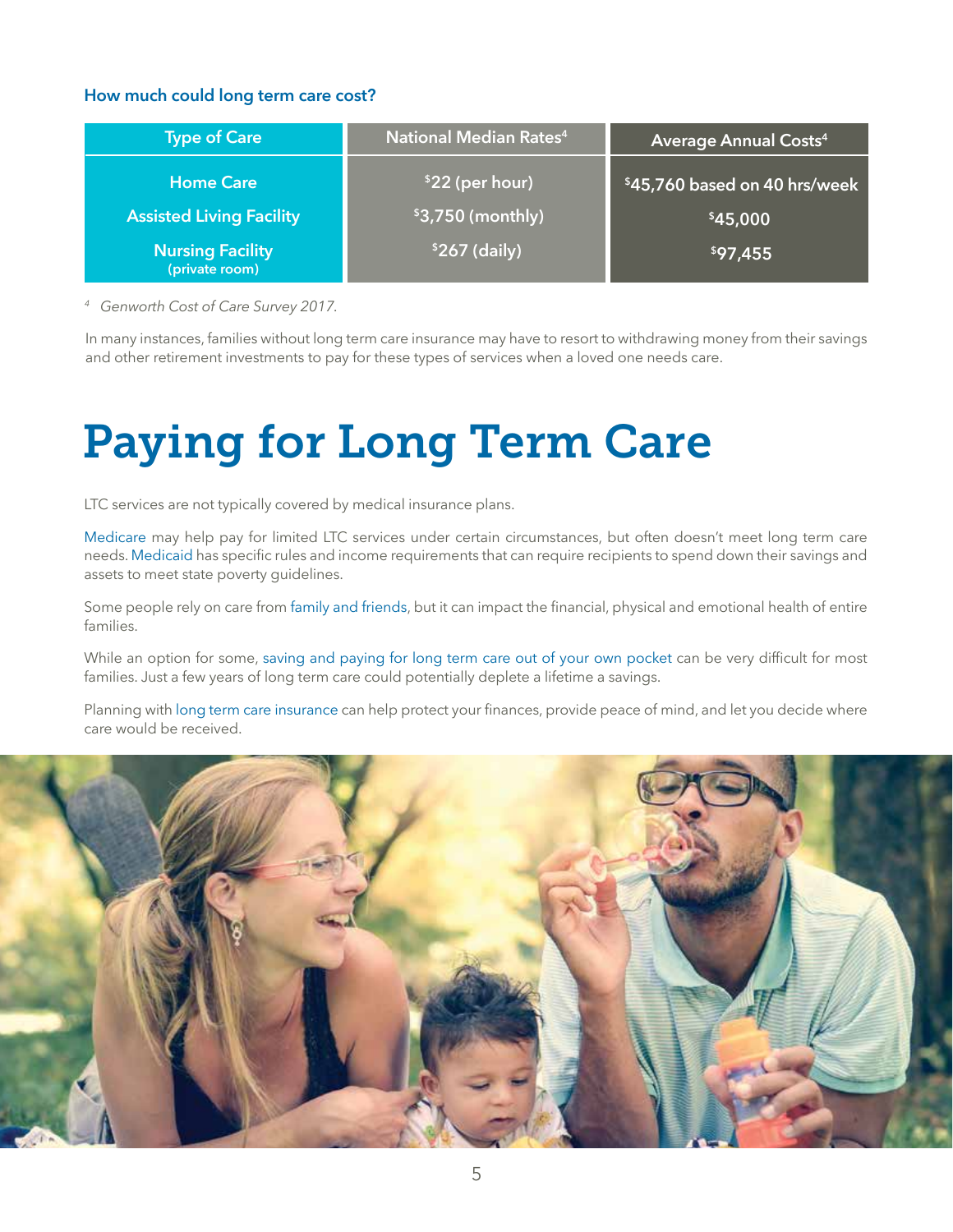# How much coverage is enough? **It depends.**

These factors can help you determine the right of coverage for your unique situation.





*<sup>5</sup> HHS Office of the Assistant Secretary for Planning and Evaluation Office of Disability, Aging and Long-Term Care Policy. ASPE Issue Brief. Long-Term Services and Supports for Older Americans: Risks and Financing. Washington, D.C. 20201. Revised February 2016.*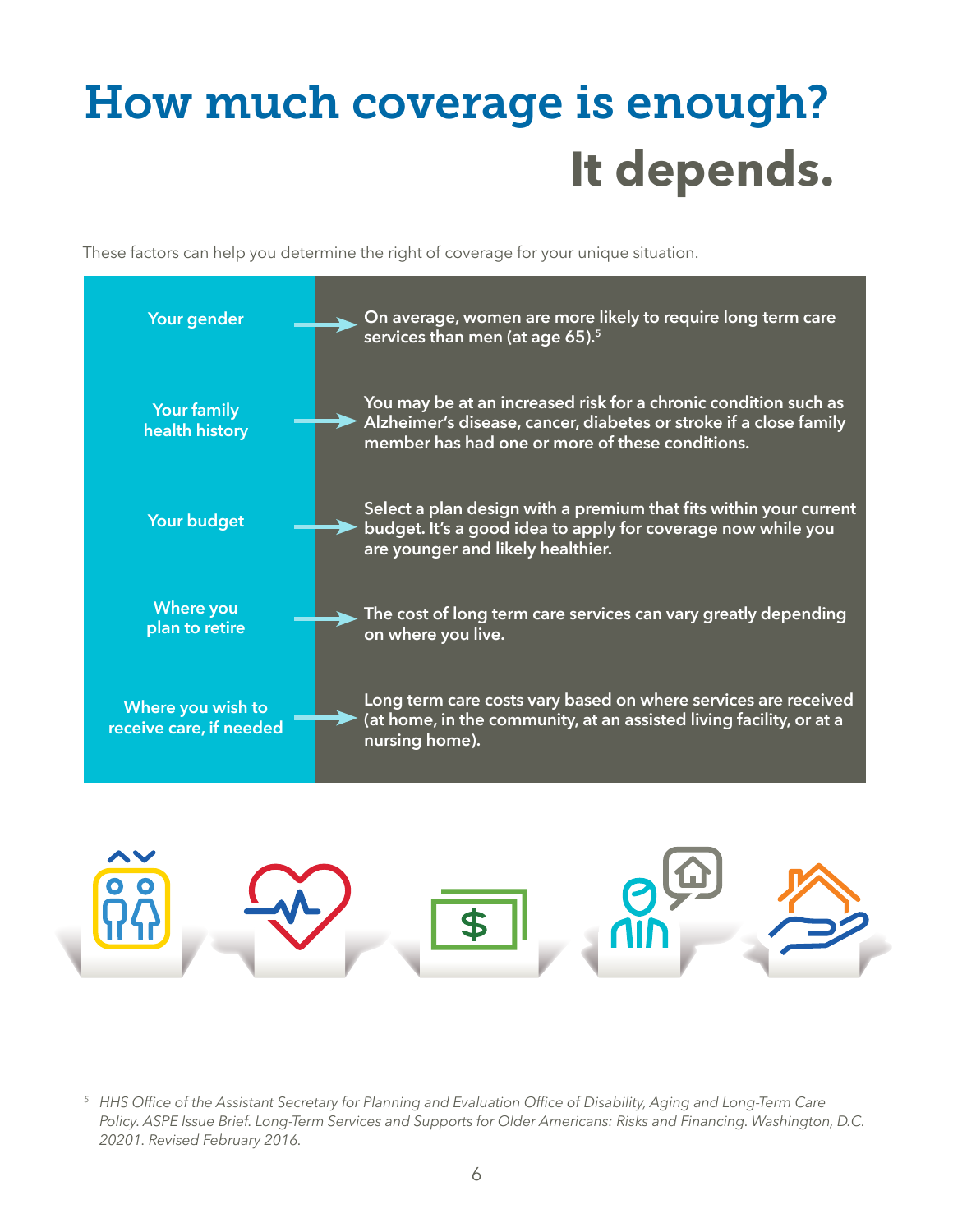

### When should you buy LTC insurance?

Some people wait to apply for long term care insurance, believing they will actually save money by paying a higher premium rate for fewer years of coverage versus purchasing a policy at their current age, paying a lower premium rate for a longer period of time. **Waiting to purchase a long term care insurance policy could actually increase the total amount of premium you would pay by thousands of dollars.**

| <b>Age at Purchase</b> | <b>Annual Premium*</b> | Paid to Age 85 | <b>Cost of Waiting</b> |
|------------------------|------------------------|----------------|------------------------|
| 30                     | \$351                  | \$19,305       | N/A                    |
| 40                     | \$482                  | \$21,690       | \$2,385                |
| 50                     | \$698                  | \$24,430       | \$2,740                |
| 60                     | \$1,162                | \$29,050       | \$4,620                |

\* The annual premium shown is based on a Benefit Bank of \$100,000 and a \$2,000 Monthly Benefit, for a single person.

Premiums are for illustrative purposes only and may vary based on state and applicable discounts. Illustration above assumes policyholder begins a claim at age 85.

## Keep your options open

#### **Why consider a Long Term Care Insurance Plan from LifeSecure?**

We provide a different kind of insurance experience. LifeSecure offers:

- **a SIMPLE, flexible LTC solution** Everyone's care needs are unique and we want you to decide which care option is best for you and your family. Our plan design offers flexibility by providing coverage for a broad range of providers and services.
- **an EASY to understand product design** Unlike other long term care insurance products, LifeSecure uses a simple Benefit Bank<sup>SM</sup> design, with few riders. We remove the confusion, making it easier to choose the coverage you want.
- **an AFFORDABLE option to help you protect savings and assets** If you thought long term care insurance was out of reach – think again. We give you the power to select your coverage level and premium based on your perceived needs and personal budget.